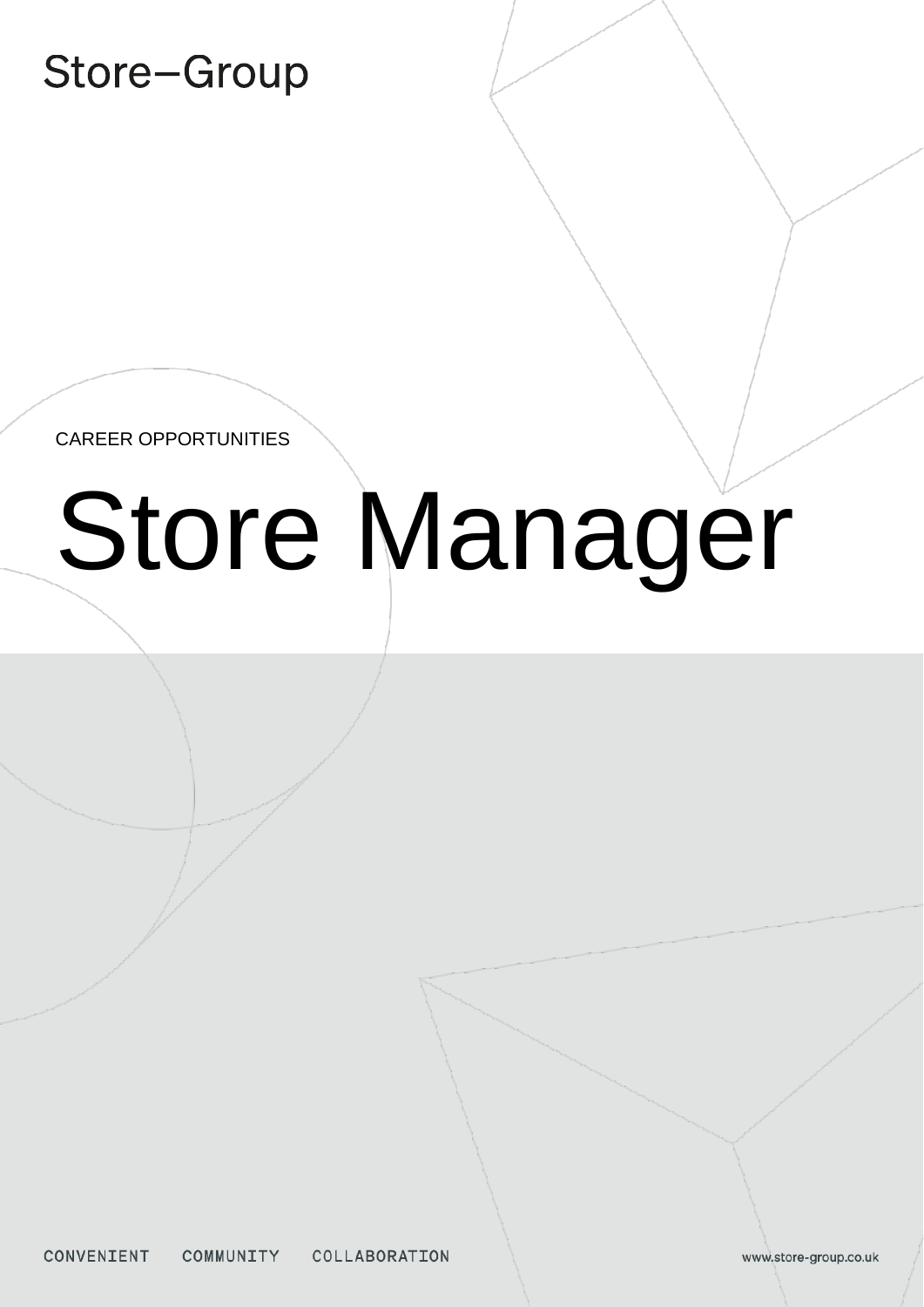# Store-Group

## **Job Role: Store manager**

Where? Manchester How Much? up to £30k (potential for up to £5,000 Bonus) How Often? 40 hours per week

## **Who are we?**

Hi we're Store Group. You may recognise us from such projects as Ancoats General Store & Stretford Foodhall, or you may not…. in which case let us introduce ourselves.

Build. Collaborate. Operate. Retail. That's what we do. Our unique approach to both Retail and Hospitality are the framework for an exciting and fulfilling career, with multiple opportunities to grow with us on the next stage of our expansion. Convenience will always be at the heart of our business but our collaborative work, creativity and adaptive nature are what really set us apart from anyone else. Our goal is simple- to turn every guests' visit into an unforgettable experience. Came in for eggs but picked up some craft beer, needed toilet roll but left with some local street food…you get the picture.

Most importantly of all, we care about you. Yes, you. Your open mindedness, creativity and the ability to think critically are a match made in heaven for the dedication we have to our people, in fact, I think we'd really get on, don't you? Let's have a chat….

## **Who are you?**

You have a proven track record of successfully managing Retail venues. Preferably, we'd like you to have at least two years' experience in Management role, or you are currently a mega-ambitious assistant manager looking to take the next step in your career. Most importantly, you will have the confidence, personality and business acumen to grow your site and motivate your team to be the best they can be. You keep nodding… this does sound like you doesn't it? Now we're getting somewhere! Let's look at the important stuff.

## **What can we do for you?**

I mean, besides the obvious things like ongoing training and development, a clear path for progression within the business and the opportunity to influence your own site, we'll sweeten the deal with:

- Performance bonus
- Employee retail discount
- Employee development plans
- 50% discount with onsite Street food vendors
- Onsite coffee shop allowance

The opportunity to work with local suppliers, businesses & concepts!